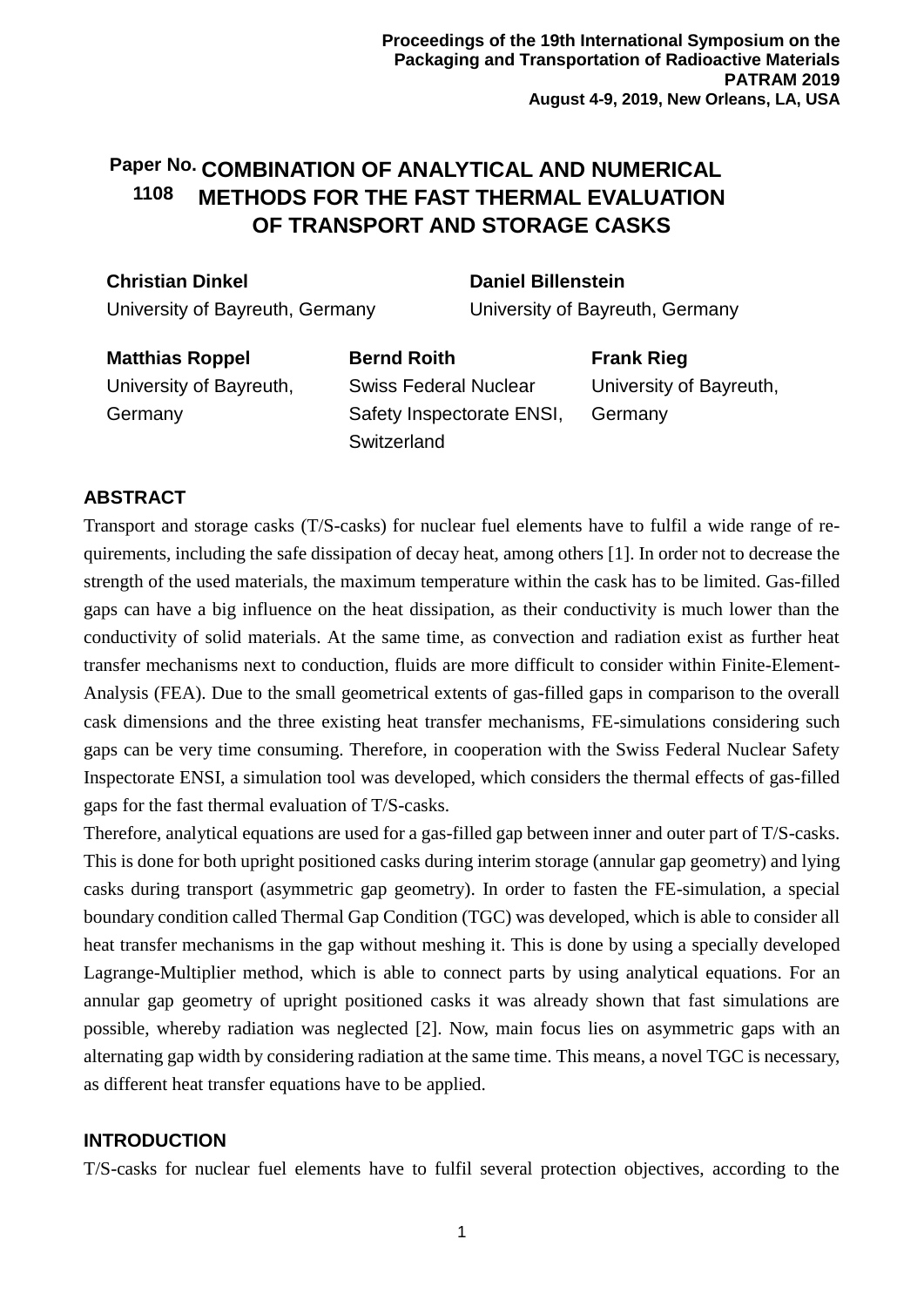guideline TS-R-1 [3], in order to ensure the safe transport and storage of the nuclear material. Basically, these protection objectives can be summarized as follows: containment of the radioactive contents, control of external radiation levels, prevention of criticality and prevention of damage caused by heat. In order to ensure compliance with these objectives, numerical methods are more and more important in the framework of the cask development next to experimental verification processes.

A particular challenge for numerical analyses regarding the thermal behaviour of T/S-casks poses gasfilled gaps. Due to a lower heat conductivity of gaseous fluids in comparison to metals, gas-filled gaps within T/S-casks can influence the temperature distribution within such casks significantly. Since not only heat conduction exists as heat transfer mechanism in fluids, but convection and heat radiation occur as well, the consideration of gas-filled gaps within numerical simulations leads to a higher computational effort as well as to an increased modelling expense, which is why such gaps are often neglected. Additionally, such gaps usually show very small geometrical dimensions in comparison to the overall cask dimensions, which makes them even more difficult to consider within thermal analyses. Here, the regarded gas-filled gap is positioned between basket and cavity wall and therefore divides the cask in an inner and an outer part. For upright positioned casks, usually a perfectly centred basket is assumed (see Figure 1, left), which is a safe assumption, as maximum temperatures are calculated [4]. For transport, the cask is in horizontal position, which is why the gap geometry transforms from an annular to an asymmetric gap (see Figure 1, right).



**Figure 1. Schematic cask in interim storage configuration (annular gap, left) and transport configuration (asymmetric gap, right)**

In a research project between the University of Bayreuth (Germany) and ENSI (Switzerland) an innovative simulation tool called Z88ENSI has been developed. This novel tool evaluates the thermal behavior of T/S-casks and their thermo-mechanical effects. Based on the Finite-Element system Z88 developed at the Chair for Engineering Design and CAD of the University of Bayreuth [5] - analytical equations are integrated in this numerical software in order to accelerate the simulation. For an annular gap geometry of upright positioned casks it was already shown that fast simulations are possible, whereby radiation was neglected [2]. Now, main focus lies on asymmetric gaps with an alternating gap width by considering radiation at the same time.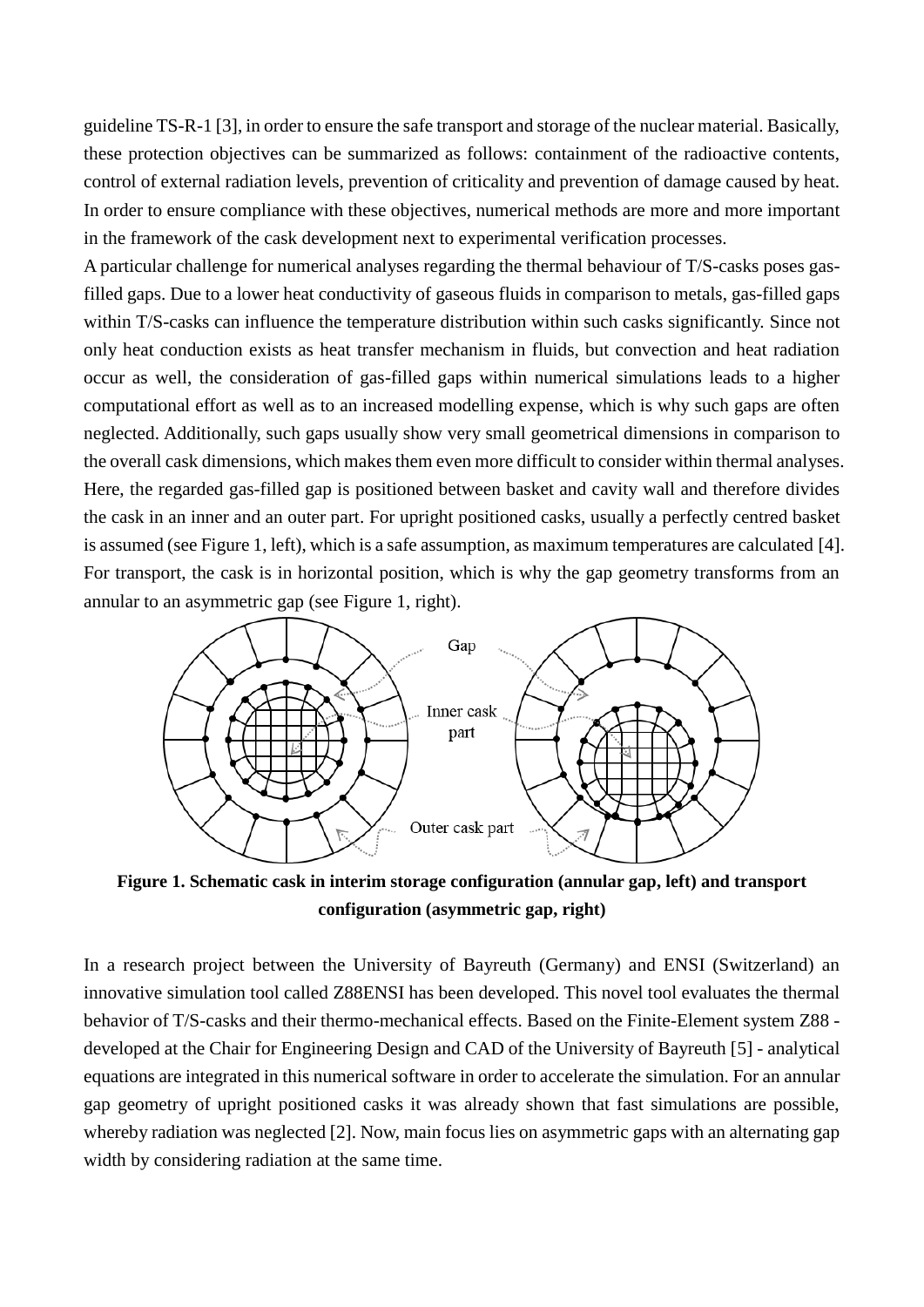#### **THERMAL GAP CONDITIONS**

As described in [2], the perturbed Lagrange-Multiplier method is used to include analytical equations in the numerical FE-system. In order to be suitable for installation as a thermal gap condition, an analytical equation must be found describing the heat flow through an annular gap or through an asymmetric gap based on a linear equation, so that the perturbed Lagrange-Multiplier method can be applied. For this purpose, an analytical equation must be created, which connects the temperature difference between the gap nodes of the inner cask part (index i) and the gap nodes of the outer cask part (index a) and sets it equal to the constant  $K$ .

$$
T_i - T_a = K \tag{1}
$$

The constant  $K$  on the right side of the equation can be calculated on the basis of any parameter, as long as there is no temperature dependence with respect to the gap node temperature. In case of horizontal positioned casks, this was done for each heat transfer mechanism (conduction, convection and radiation). In the following, only conduction and radiation are discussed, as they play the major role regarding the heat transport in the gap.

#### **Conduction**

Due to the asymmetric shape of the gap in the horizontal cask configuration, the local distance of the respective gap node pair must be taken into account. For this form there is no specific analytical solution for the calculation of the temperature difference. For this reason, the heat transfer between each node pair is considered as one-dimensional heat conduction through a flat wall (thickness s):

$$
\dot{Q} = \frac{\lambda_{Fluid} A(T_i - T_a)}{s} \tag{2}
$$

If this equation is resolved after the temperature difference so that it is suitable for installation as a thermal gap condition, an individual constant  $K_i$  results taking into account the local gap width  $s_i$ :

$$
T_i - T_a = K_i \quad \text{where} \quad K_i = \frac{\dot{Q}s_i}{A\lambda_{Fluid}} \tag{3}
$$

For the contact case, in which the solids of the inner and outer cask part touch each other, the local gap width  $s_i$  becomes zero. This causes, that the constant K is of the value of zero, too, which ensures ideal heat transfer between the pair of gap nodes as it corresponds to an ideal thermal solid-solid contact.

#### Radiation

The heat flux by heat radiation between two surfaces, to which the temperatures  $T_1$  and  $T_2$  are applied, is generally calculated by the difference of the fourth power of these temperatures, which are multiplied by the auxiliary value  $C_{12}$  and the view factor  $F_{12}$ .

$$
\dot{Q} = F_{12} C_{12} A (T_i^4 - T_a^4) \tag{4}
$$

In order to consider thermal radiation in asymmetric gaps in combination with thermal conduction, an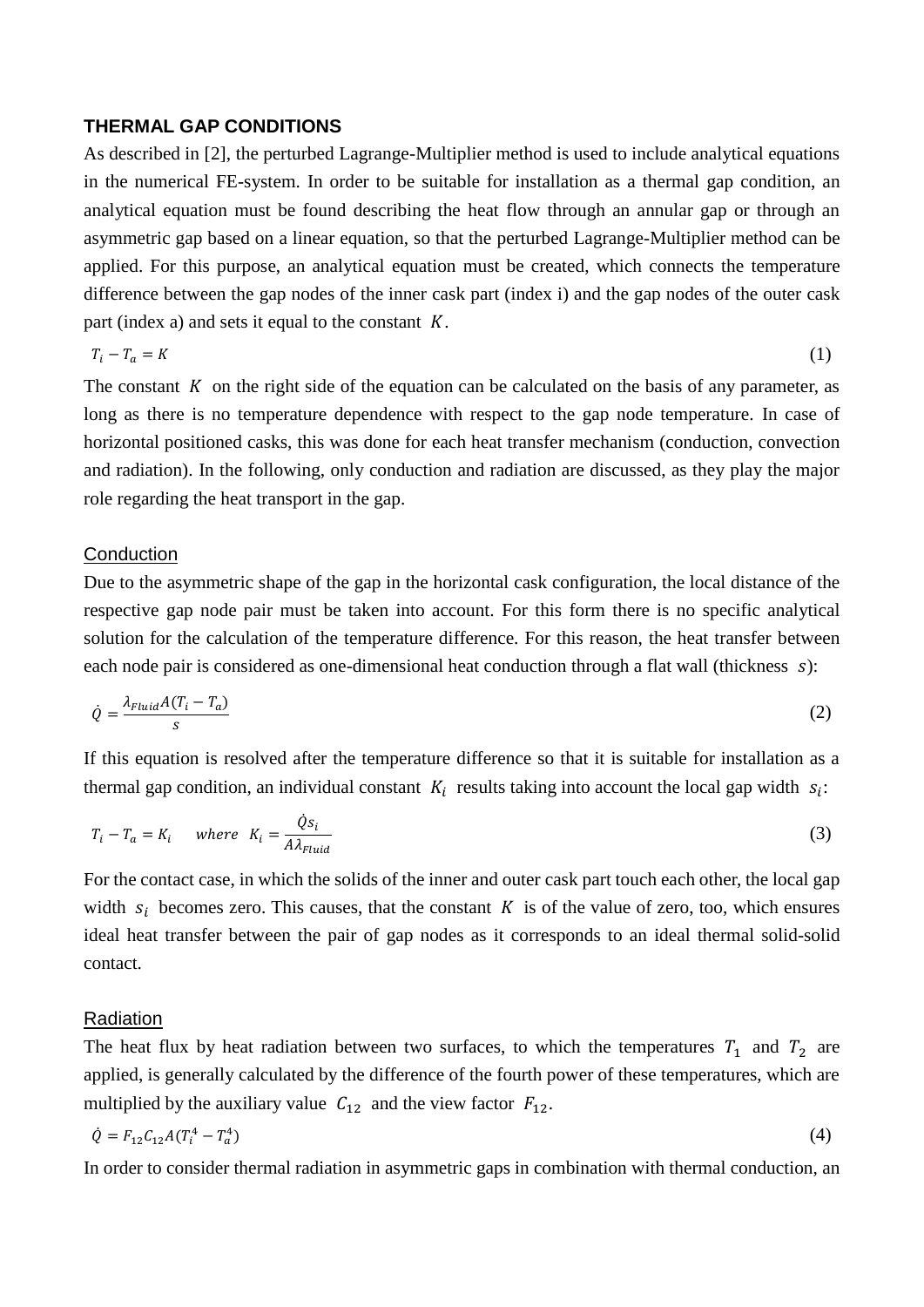equivalent thermal conduction coefficient can be calculated for thermal radiation. The equivalent thermal radiation coefficient  $\lambda_R$  is defined as [6]:

$$
\lambda_R = 4C_{12}F_{12}ST_m^3 \tag{5}
$$

This coefficient is added to the previous heat conduction coefficient of the fluid in the gap  $\lambda_{Fluid}$ , whereby a new conduction coefficient is calculated (index RC: radiation and conduction):

$$
\lambda_{RC} = \lambda_R + \lambda_{Fluid} \tag{6}
$$

So, if radiation has to be considered, this coefficient can be used for the gap condition presented in Equation 3 for lying T/S-casks. But as Equation 5 states, a mean temperature  $T_m$  must be known for the calculation of the heat transfer coefficient for radiation  $\lambda_R$ , which is not possible as the temperature in the gap is not known unless the system is solved. Therefore, an iterative approach has to be chosen. For this reason, the new simulation tool uses for a first iteration pure conduction as heat transfer mechanism and solves the temperature distribution in the cask. This way, the initial temperature values for the gap nodes are already known. Now, this results can be used to calculate the mean temperature  $T_m$ , based on pure conduction. For a second iteration,  $T_m$  owns an initial value and radiation is considered as well for the TGC. It could be shown, that two iterations are sufficiently accurate [7].

A further challenge is the required calculation of view factors. View factors are defined as the proportion of a radiation heat flow emitted from surface  $A_1$  that hits surface  $A_2$ . For this reason, the view factor  $F_{12}$  between two random surfaces  $A_1$  and  $A_2$  with the Euclidean distance s can be calculated by [6]:

$$
F_{12} = \frac{1}{\pi A_1} \int_{A_2} \int_{A_1} \frac{\cos \beta_1 \cos \beta_2}{s^2} dA_1 dA_2 \tag{7}
$$

Despite the use of symmetry characteristics, the computing times are extremely high, which would multiply the runtime of Z88ENSI. For this reason, the numerical integration for the determination of the view factors is not implemented in the developed program Z88ENSI. In order to use the results of the view factors, they are pre-calculated and stored in Z88ENSI for selected nodes in the case of a horizontal casks. The view factors of the remaining nodes, which are not stored in the program, are determined by linear interpolation and assigned to the corresponding gap nodes. Since the calculation of the view factors is not carried out during the runtime of the program Z88ENSI, the calculation time for the determination of the radiation conductivity can be reduced significantly.

### **VERIFICATION OF THERMAL GAP CONDITIONS**

For verification purposes a simplified cask model is used, as shown in Figure 2. No basket is modelled. As boundary conditions a heat source of 20 kW at the inner cask part and a temperature boundary condition (constant temperature of 80°C) at the outer cask wall is applied. Both cask parts are equipped with the same heat conductivity ( $\lambda = 54 W/mK$ ).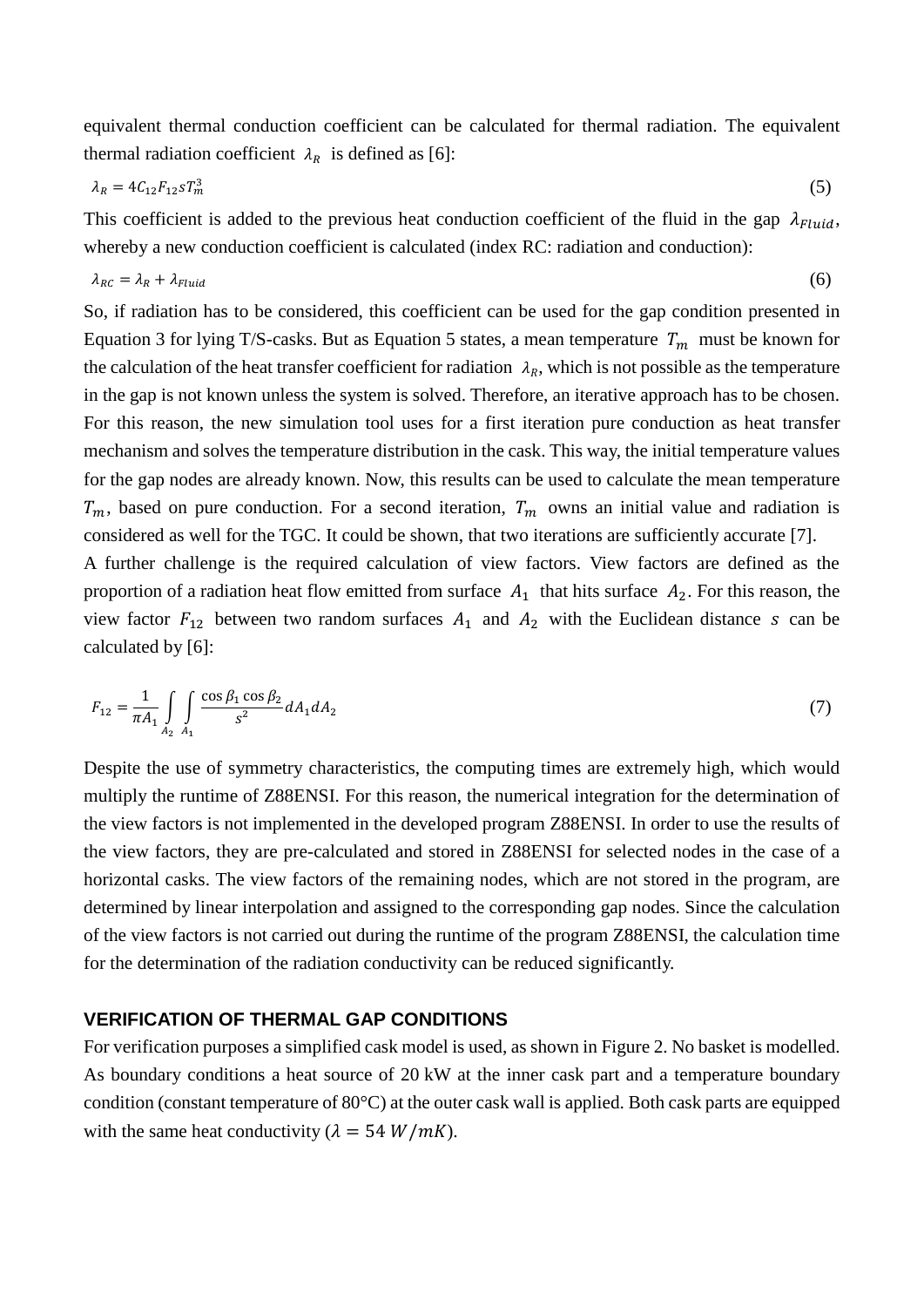

**Figure 2. Simplified verification model including boundary conditions and evaluation position**

The presented gap conditions for conduction and radiation have to be verified, which is shown in the following chapters. Therefore, Abaqus/CAE 2016 (by Dassault Systèmes) is used as a commercial FEsoftware.

#### Verification of Conduction

The thermal gap condition of a horizontal cask is verified on the basis of heat conduction as the only form of heat transfer. The gas-filled gap must be designed as a physical component in order to be processed with Abaqus in the FE-simulation. A constructed gap would be infinitely acute to the right and left of the linear contact area between the inner and outer cask part. For this reason, the contact area must be enlarged so that the gap geometry can be meshed. The inner and outer cask parts touch each other constantly in the form of a line contact. However, the gap, which becomes smaller, is cut off over a length of 100 mm in the positive and negative x-directions, so that no infinitely tapering shape can occur. Although this necessary adaptation results in differences between the models calculated in Z88ENSI and Abaqus, the adaptation is necessary to enable the meshing of the gap in a commercial FE-system. The thermal conductivity of helium is assigned to the new component asymmetric gap ( $\lambda = 0.2116 W/mK$ ). The results are summarized in Table 1.

It can be seen that the deviations are at most 2.63 % (deviation of the node temperature at position  $x =$ 0, where the largest gap width of 20 mm is present). The maximum temperature occurring in the cask is 177.0 °C in the case of Z88ENSI and 175.7 °C when simulated with the commercial software Abaqus. This corresponds to a relative deviation of 0.74 %.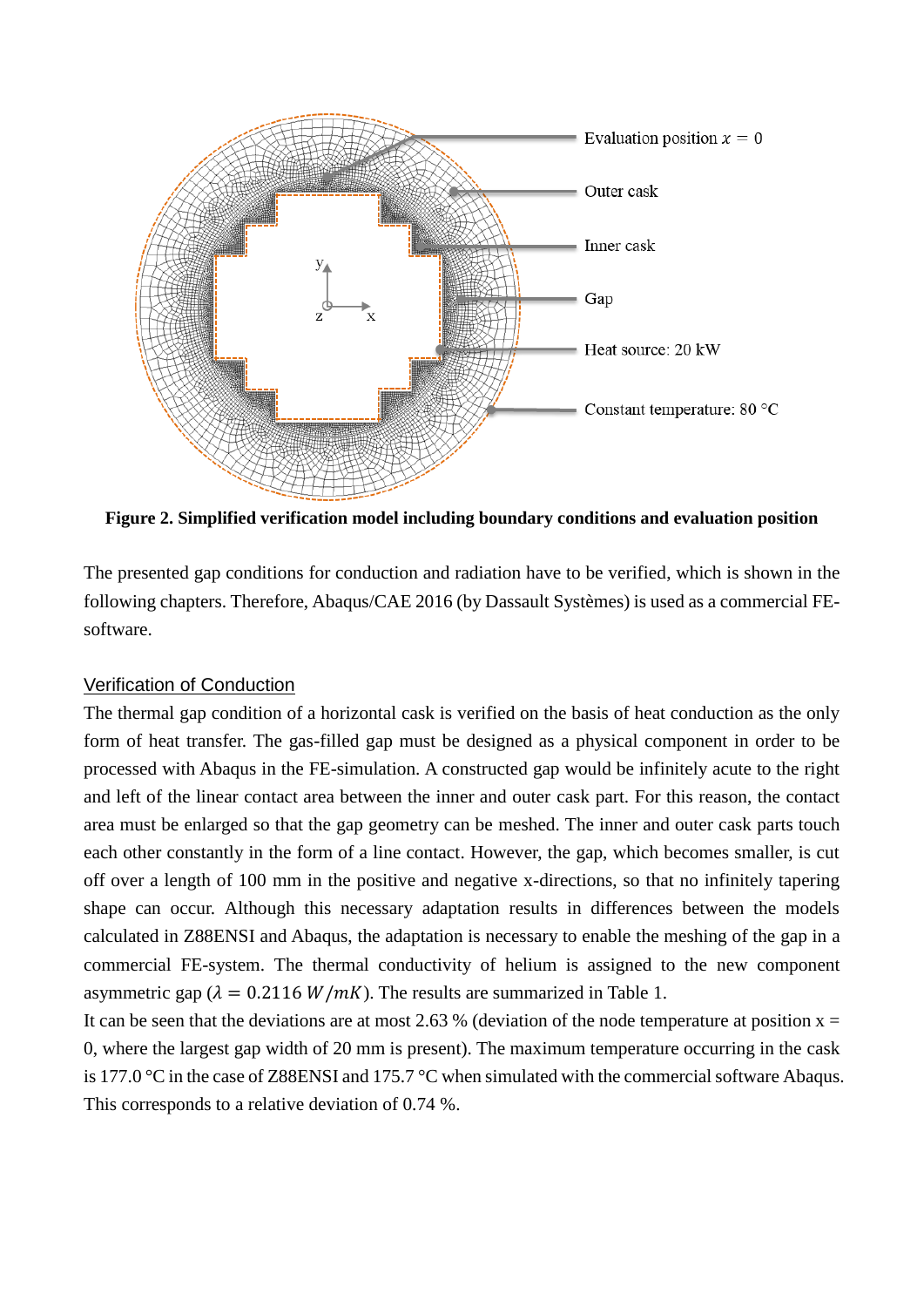|                    | $\mu$ max | $T_{i,x=0}$ | $a_{,x=0}$ |
|--------------------|-----------|-------------|------------|
| Z88ENSI            | 177.00 °C | 174.45 °C   | 84.16 °C   |
| Abaqus             | 175.70 °C | 172.99 °C   | 82.01 °C   |
| Relative deviation | 0.74%     | 0.84%       | 2.63%      |

**Table 1. Comparison of the results between Z88ENSI (including TGC) and Abaqus regarding maximum temperature as well as selected gap node temperatures for heat conduction**

## Verification of Radiation

In commercial FE-systems, thermal radiation can be transferred between two surfaces separated by an unmeshed area. Superimposed, additional heat transfer mechanisms are not possible. For thermal radiation, a calculation model is used which automatically calculates the view factors. Since the presented verification model does not have a lid and bottom plate system, a small portion of the radiation energy escapes into the environment.

Identical boundary conditions are used. Furthermore, the emissivities  $\varepsilon_1$  and  $\varepsilon_2$  must be specified both in Z88ENSI and in Abaqus. Both values are assumed to be  $\varepsilon_1 = \varepsilon_2 = 0.5$ . These emissivities are chosen as examples and can be defined by the user in later Z88ENSI applications.

Since Z88ENSI's gap condition for thermal radiation is based on the gap condition for thermal conduction, a very small value for the thermal conductivity of the fluid (here: 0.00001 W/mK) is used to suppress the influence of thermal conduction. In order to exclude an influence of the iterative solution finding in Z88ENSI, the number of iterations for the calculation of the gap condition is increased to ten. This is necessary for this simulation because the thermal conductivity of the fluid is set to a very small value. Thus the temperature values calculated in the first iteration differ strongly from the results obtained in the further iterations, which is why the number of iterations must be increased in the sense of a good convergence behaviour.

Table 2 summarizes the verification results. The deviations detectable are a maximum of 2.35 % and can be evaluated as minor, whereby the verification of the thermal gap condition for radiation can be successfully completed.

|                                                                             |  | Table 2. Comparison of the results between Z88ENSI (including TGC) and Abaqus regarding |  |  |  |
|-----------------------------------------------------------------------------|--|-----------------------------------------------------------------------------------------|--|--|--|
| maximum temperature as well as selected gap node temperatures for radiation |  |                                                                                         |  |  |  |
|                                                                             |  |                                                                                         |  |  |  |

|                           | $\mu$ max | $T_{i,x=0}$ | $a_{,x=0}$ |
|---------------------------|-----------|-------------|------------|
| <b>Z88ENSI</b>            | 243.99 °C | 239.59 °C   | 85.34 °C   |
| <b>Abagus</b>             | 242.30 °C | 234.09 °C   | 86.53 °C   |
| <b>Relative deviation</b> | 0.70%     | 2.35%       | $-1.38\%$  |

### **APPLICATION EXAMPLE**

Using Z88ENSI it is possible to simulate arbitrary gap widths and load conditions automatically. Thereby, the user can choose, which heat transfer mechanisms shall be considered. For an exemplary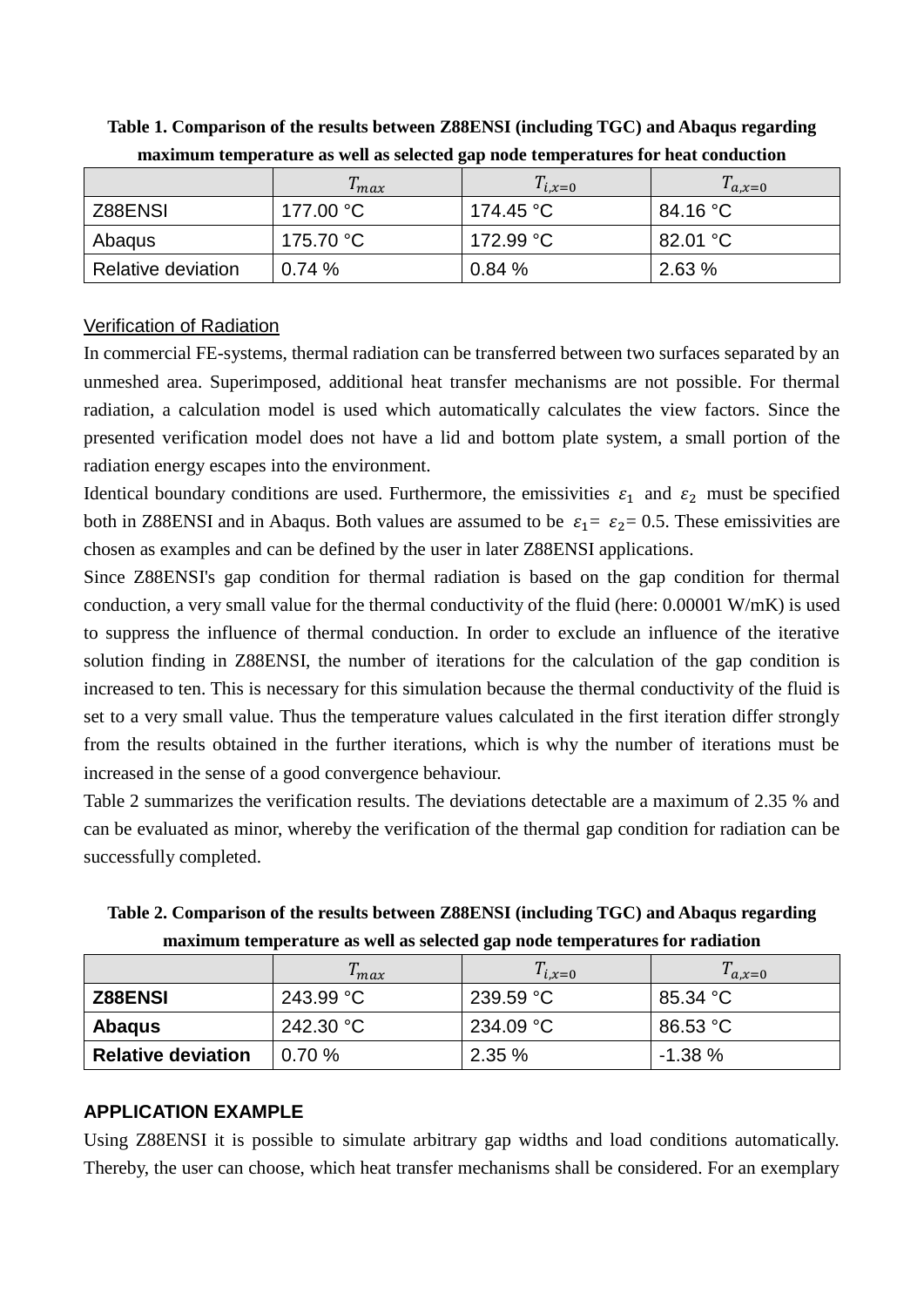cask type, the influence of the heat transfer mechanisms in the gap (here: pure conduction and conduction plus radiation) is shown depending on the actual gap width. The cask model is based on the real cask type HISTAR 180 from Holtec International. All information used for the simulations presented here is based on publicly accessible sources [8]. Numerous information on details of the HISTAR 180 cask, such as geometric dimensions, material parameters or data on the actual load, are completely or partially confidential and for this reason made unrecognizable in the public safety report (see [8]). Therefore, assumptions are made for the exemplary modelling of the HISTAR 180 cask.

The basic dimensions of the HISTAR 180 cask, such as height or outside diameter, are publicly available [8]. On the basis of these sizes, it is possible to determine the approximate dimensions of the remaining cask components using assembly drawings and isometric cask views, so that the modelling of a simplified cask is possible.

As boundary conditions a heat source of 32 kW is used. At the outer cask walls a convective boundary condition is applied (8 W/m²K at 23 °C). Some of the material properties are not publicly accessible. Because of this, all temperature results are normalized, so only the qualitative differences between the examined simulations can be discussed. The results can be seen in Figure 3. The highest temperature results by use of radiation and conduction as heat transfer mechanisms at a nominal gap width of 10 mm (gap width of the equivalent annular gap) is therefore set to a normalized value of 100.



# **Figure 3. Influence of the type of heat transfer (RC: radiation and conduction; C: conduction only) in the gap as a function of the gap width for a cask in transport configuration**

If thermal radiation is taken into account as a transmission mechanism in the asymmetric gap of the horizontal cask, the maximum temperatures drop significantly for larger gap widths, whereas no influence is discernible for smaller gap widths. Since a local gap width of maximum 20 mm occurs on the upper side (for the largest nominal gap width investigated, 10 mm), neglecting thermal radiation leads to a 12.35 % higher maximum temperature. The simulative integration of heat radiation in sufficiently large, gas-filled gaps leads to a significantly better knowledge of the actual temperature field in T/S-casks. With a nominal gap width of 1 mm, no influence of the heat transfer mechanisms on the maximum temperature is visible.